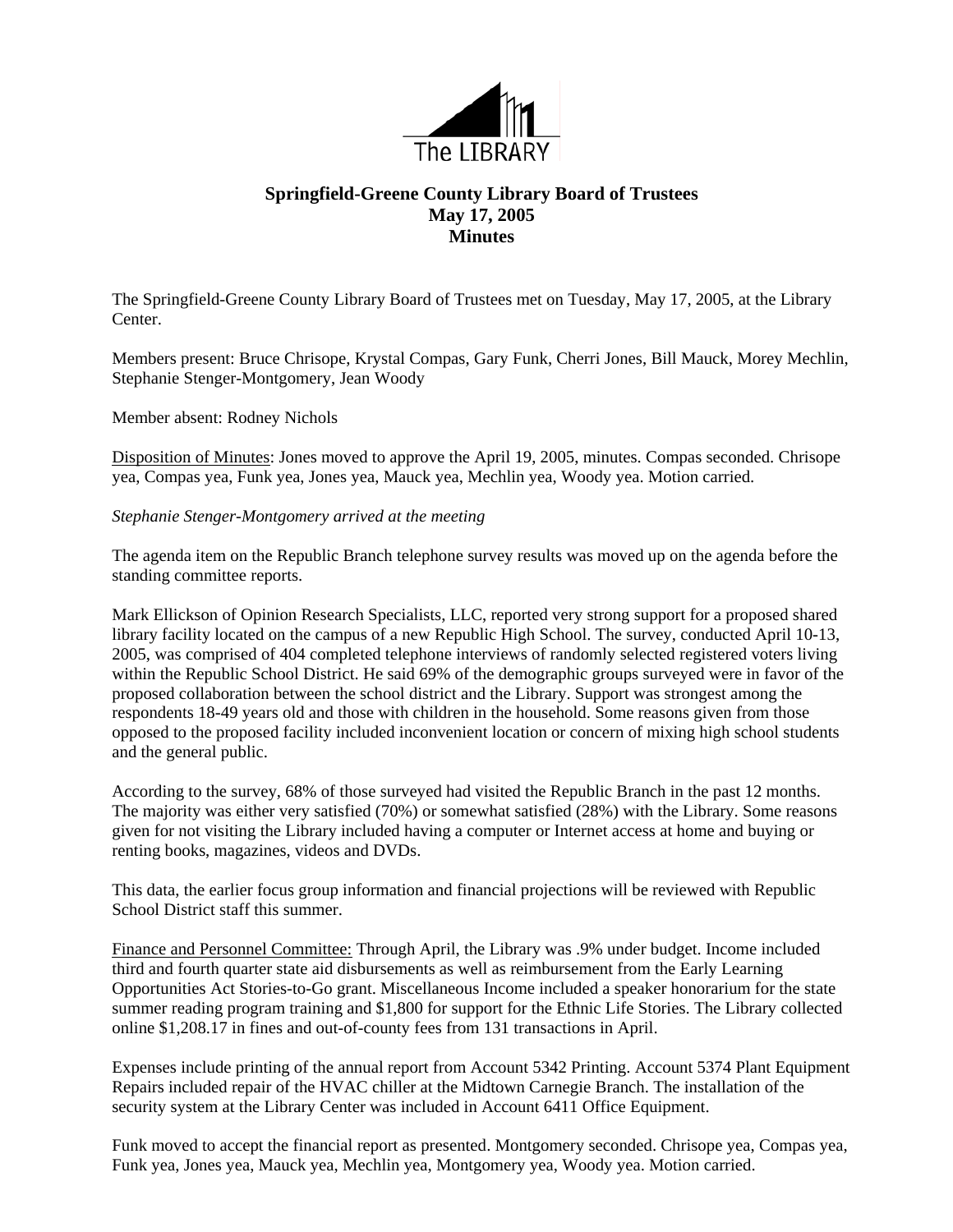Executive Director Annie Busch reviewed the proposed budget for 2005-2006. The proposed budget includes limited expenditures in an attempt to eliminate short-term borrowing. State aid revenues have been reduced to reflect the cuts in funding finalized by the General Assembly, but increases to compensate for the MOBIUS and MOREnet cuts are not included. The budget includes a proposed 3% salary adjustment for staff members on the salary track and 1 ½% for those off the salary track for the 2005-2006 budget year. The budget will be approved at the June meeting.

Woody moved to accept the proposed 3% salary adjustment for staff members on the salary track and 1½% for those off the salary track for the 2005-2006 budget year. Compas seconded. Chrisope yea, Compas yea, Funk yea, Jones yea, Mauck yea, Mechlin yea, Montgomery yea, Woody yea. Motion carried.

The approval of the personnel budget pending June's final budget approval will allow the Human Resources staff time to make the changes necessary in the payroll software before the salary increases begin July 1.

Buildings and Grounds Committee: Regina Cameron from the Rogersville Betterment Association gave an pdate to the Buildings and Grounds Committee on the Rogersville Community Center project. Since it is u premature to enter into formal discussions on additional library service, different options were discussed for other potential partnerships the Rogersville Betterment Association could pursue.

Busch met with the Strafford mayor, a city councilman and a school board member to discuss library service in Strafford. The City of Strafford may be willing to provide space, some funds for renovations and volunteers to help with limited library service. Since the request does meet the guidelines for county branches as outlined in the Facility Plan approved in September 2004, it was the consensus of the committee to have Busch explore the feasibility of limited library service in Strafford.

Busch will meet with Republic School District Superintendent Pam Hedgpeth to review the telephone survey results as well as discuss financing for the project.

Busch will make an appointment to meet with the Presiding Commissioner of Christian County to explore collaborative options for regional services between the Springfield-Greene County Library District and the Christian County Library.

The committee needs suggestions for names for the Center City Branch Advisory Council. The Advisory Council will meet monthly to hear presentations from the design groups, and the council members will need to be approved by the September 23, 2005, charette event.

Programs, Services and Technology Committee: Chair Cherri Jones reported that the committee completed drafts for the mission, rationale and goals for the Outreach, Local History and Collection Management departments.

Library card registrations increased 3.6% with a total of 1,459 new cardholders in April. Circulation increased 2.7% with 251,653 materials circulating systemwide. Systemwide, 1,434 groups used the meeting rooms with an attendance of 11,640 and 247 programs were held with an attendance of 4,473. Statistics were not available for remote use of electronic products because Innovative Interfaces redesigned the template for counting remote use of electronic products. The web server had a total of 375,392 page views by 47,168 visitors during the month of April.

Report of the Director: The Library began using Unique Management Services in October 2000 to collect overdue fines, fees and materials. In a report covering October 2000 – March 2005, 9,214 accounts were processed for collection. Of that number, 85.61% of the patrons processed responded by fully or partially settled their accounts.